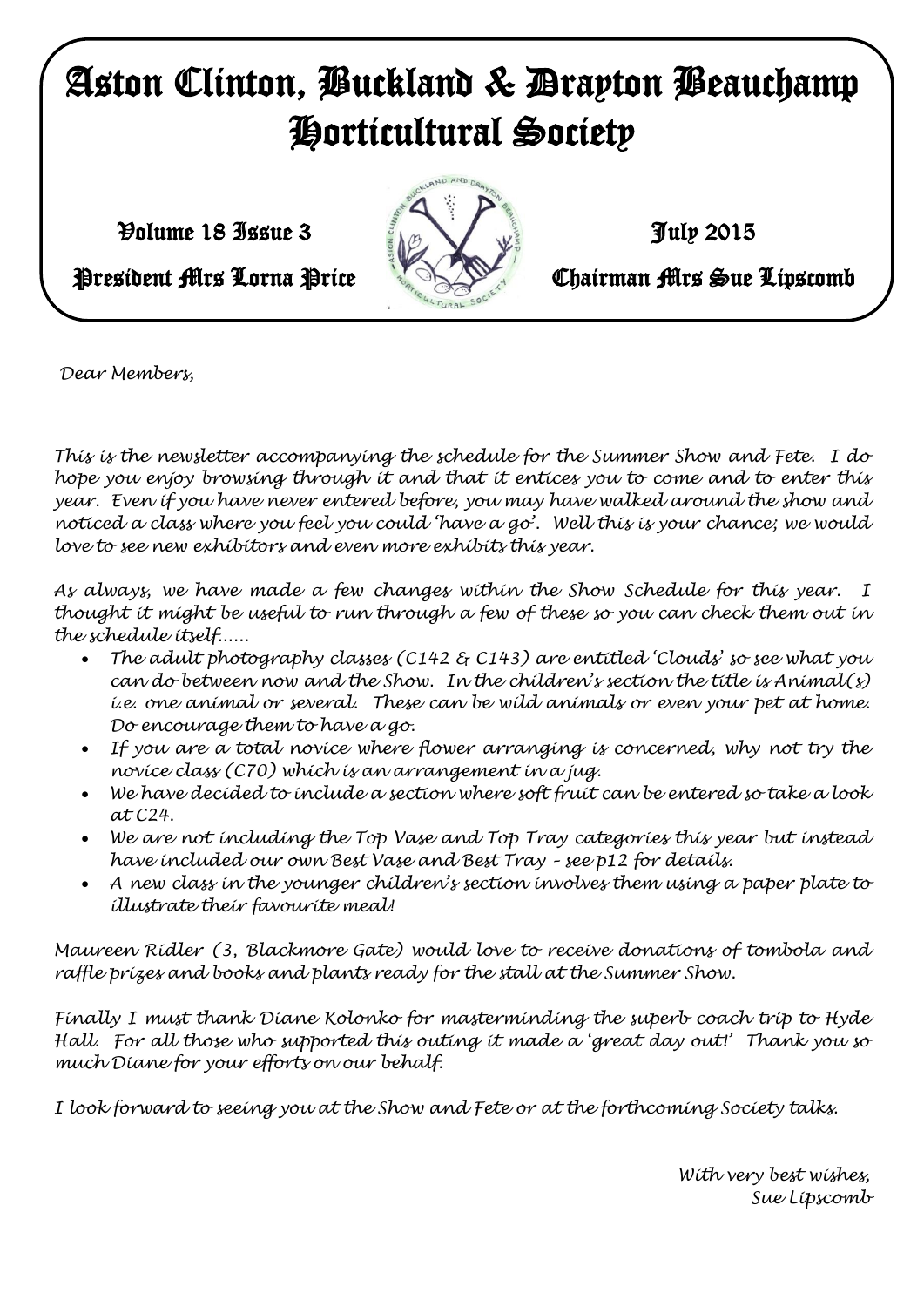# **Plant and Produce Stall at School's 'Village Market'**

The annual plant and produce stall was again very successful. The weather was good and we sold out of nearly everything.

We raised £381 on plants and we were given £50 from a company called Airbnb to take a video of our stall

Thank to everyone who contributed or helped on the stall on the day.



# **Society Diary**

All talks are held in the Anthony Hall, Aston Clinton and start at 8 pm. They are all free to members, but there will be a raffle and produce & plant stall to defray costs. Non-members are charged at £2. Coffee and tea are served in the interval.

Wednesday 12<sup>th</sup> August **Entry night for the Annual Summer Show** Anthony Hall from to 6.00-7.45 pm

Saturday 15<sup>th</sup> August **58th Annual Show and Fete** Aston Clinton School 2 pm: Entry £1

Wednesday 9<sup>th</sup> September Talk with slides **'Orchids & Owls—Not Concrete Cows'** by Chris Ward

Wednesday 14<sup>th</sup> October Sandy Primrose has had to cancel his Talk. An alternative speaker is being sourced. Daffodil and tulip bulb sale.

Wednesday 28<sup>nd</sup> October **Annual General Meeting** followed by a Quiz and social time

Wednesday 11<sup>th</sup> November Talk with slides: **'The Swiss garden—A Regency Gem (Old Warden)'** by Phillipa Pearson

## **Visit to RHS Hyde Hall**

On Thursday 9th July many of our members went on a coach trip to RHS Hyde Hall which was organised by Diane Kolonko. Some of us learnt quite a bit about the development of the garden from an excellent guide who explained that back in 1955 Dr and Mrs Robinson bought the farmland and soon discovered that they had chosen a very cold and windy hilltop site. For centuries it had been a working farm and it was Mrs Robinson who started to create a garden by clearing and planting the area around the house. She established herbaceous borders and vegetable areas and then planted 60 young trees bought at a local auction which established the framework for the next stages in the development of the garden.

When Mr & Mrs Robinson died they bequeathed their estate to the RHS. It was too large for the RHS to manage, so much of the surrounding farmland was sold to tenant farmers. The RHS still retains 320 acres and they have begun to develop a beautiful garden. They obviously consider the views from this stunning hilltop site are something to be valued and contrast with the other three RHS gardens. Particularly in the areas where vast beds of plants suited to dry conditions have been created, the views of the countryside beyond add to the experience of the visitor by creating amazing vistas. Because it is situated in a part of the UK which has very low rainfall it has given the RHS the opportunity to show how to develop, grow and maintain dry gardens.

Following the example of Mrs Robinson, many trees are being planted each year to create woodlands to encourage wildlife and for members to enjoy. There are also areas near to the original garden that display the more traditional planting such as roses, day lilies and many other beautiful perennials. There are three ponds, one at the top which is more traditional, a second in a swampy natural environment with Gunnera and a third lake down at the bottom which will be connected by a walkway to the main entrance. It is an exciting garden to visit and one that is very much 'work in progress' as the RHS have plans aplenty for its future development.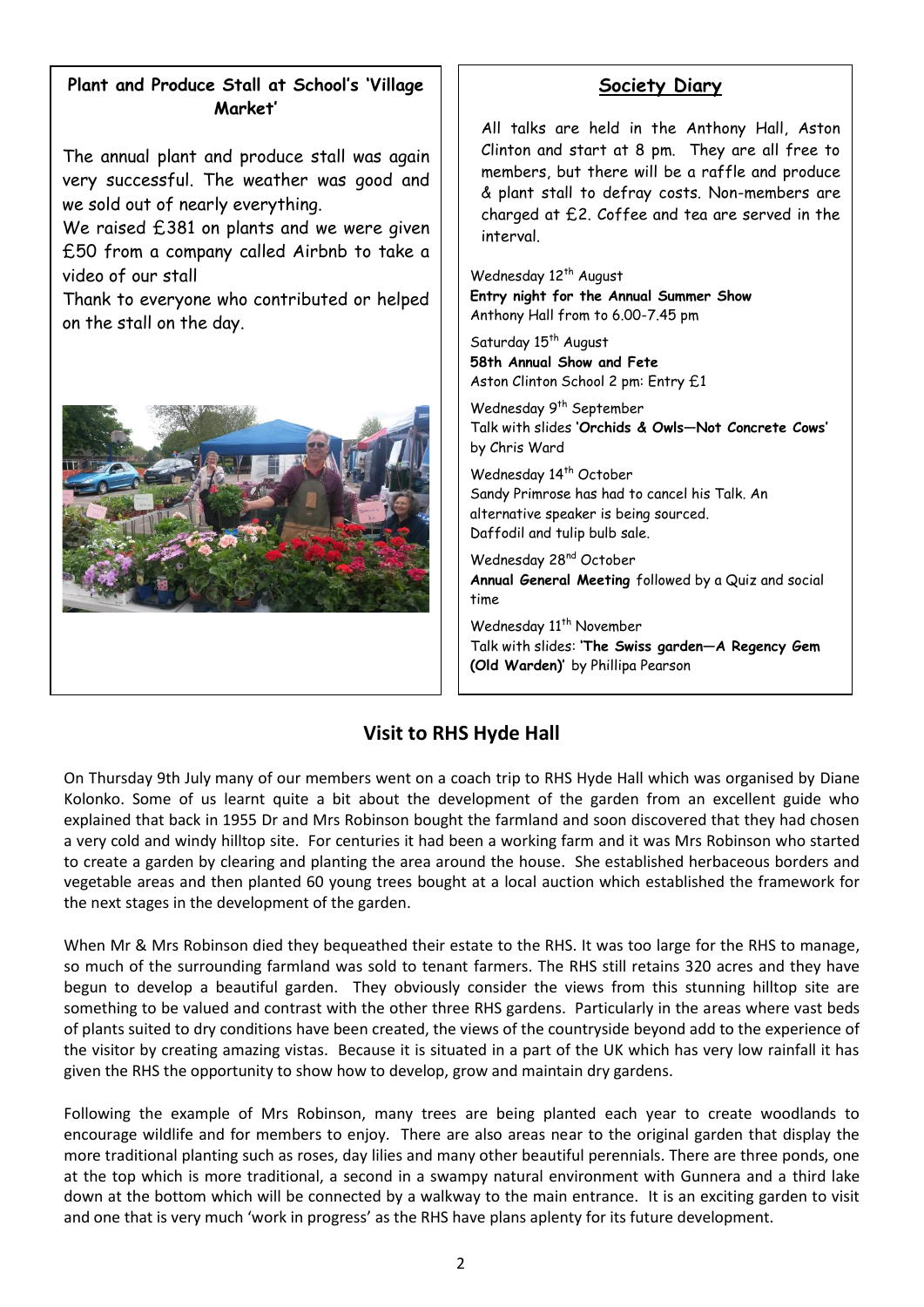#### **Our Horticultural Show**

We cannot match the quality of a Chelsea Flower Show but our Village Show is always has a high standard whether it is in Floral Art, flowers, particularly dahlias, or in the vegetable sections. We do not have 'show gardens' but we always have a children's section that display the skills of our younger members of the village. Our show is a *traditional village show and fete* similar to many others that have been put on all over the country for years and years. In its present form our show has been going for over 50 years, in fact this will be our 58th and will take place during the Summer holidays on the third Saturday in August. We do not have Gold medals but we have plenty of cups, medals and rosettes to compete for in every section, so please come along and see what the village can do or better still enter a class. There is something for everyone. Our website has the full schedule and printed copies are available from Maureen Ridler and Ralph Weston(630456).

The Show and Fete will take place in the Aston Clinton School and on the playground on Saturday 15<sup>th</sup> August at 2pm. Entry night is on Wednesday  $12<sup>th</sup>$  August in the Anthony Hall from 6.00 to 7.45pm. Most of the classes are similar to last year, however the schedule should be consulted for detailed changes. This year, the adult photographic subject is '**Clouds'** and the children's is **'Animal(s)'**. The main floral art subject is **'A Day at the Seaside'.** As explained by our Chairman, we have changed the name of our Top Vase and Top Tray has been changed and there are other minor changes this year.

Entry to the Show & fete is just £1 and free to children. There will be a range of traditional stalls and side shows such as Tombola, cake and produce stall, plant stall, books, raffle and teas to help defray our costs. A number of stalls have been invited, including St Michael's Church, Royal British Legion, WI and RNLI. Rosemary and Graham Brown will also be bringing their plants again. We will be entertained by the Great Horwood Silver Band, who will play throughout the afternoon.

As always we need additional support to set up the show on the Friday afternoon, to help man the stalls and to help clear up afterwards as we have to be clear of the school that evening. If you can help, even in a small way, please contact Maureen Ridler or Frances Farley.

Please will you make cakes, scones, jam tarts and biscuits for the Society cake stall.

Apart from the shows, the society provides monthly talks and occasional visits to gardens. Recent talks have included an interesting talk on Home Composting and a photographic journey through Cornwall with John Cornwall. In June we also had an evening Garden Visit to Montana, Shire Lane, Cholesbury, and in July we made a garden visit to RHS Hyde Hall in Essex. There are no talks in July and August and they start again Wed 9<sup>th</sup> September with a talk about wildlife around Milton Keynes titled Orchids and Owls - not **Concrete Cows.** Visitors are always welcome but there is a charge of £2. We meet at the Anthony Hall at 8pm.

Our website is constantly being updated and includes advice and guidance, gardens to visit as well as our latest programme of events.

We are always looking for new members, so do consider joining us. Membership costs £5 per year if you live locally so our volunteers can deliver your newsletter easily or indeed if you live outside our villages and are happy to receive it by email. The cost is £6 if we have to post your newsletter using the Royal Mail.